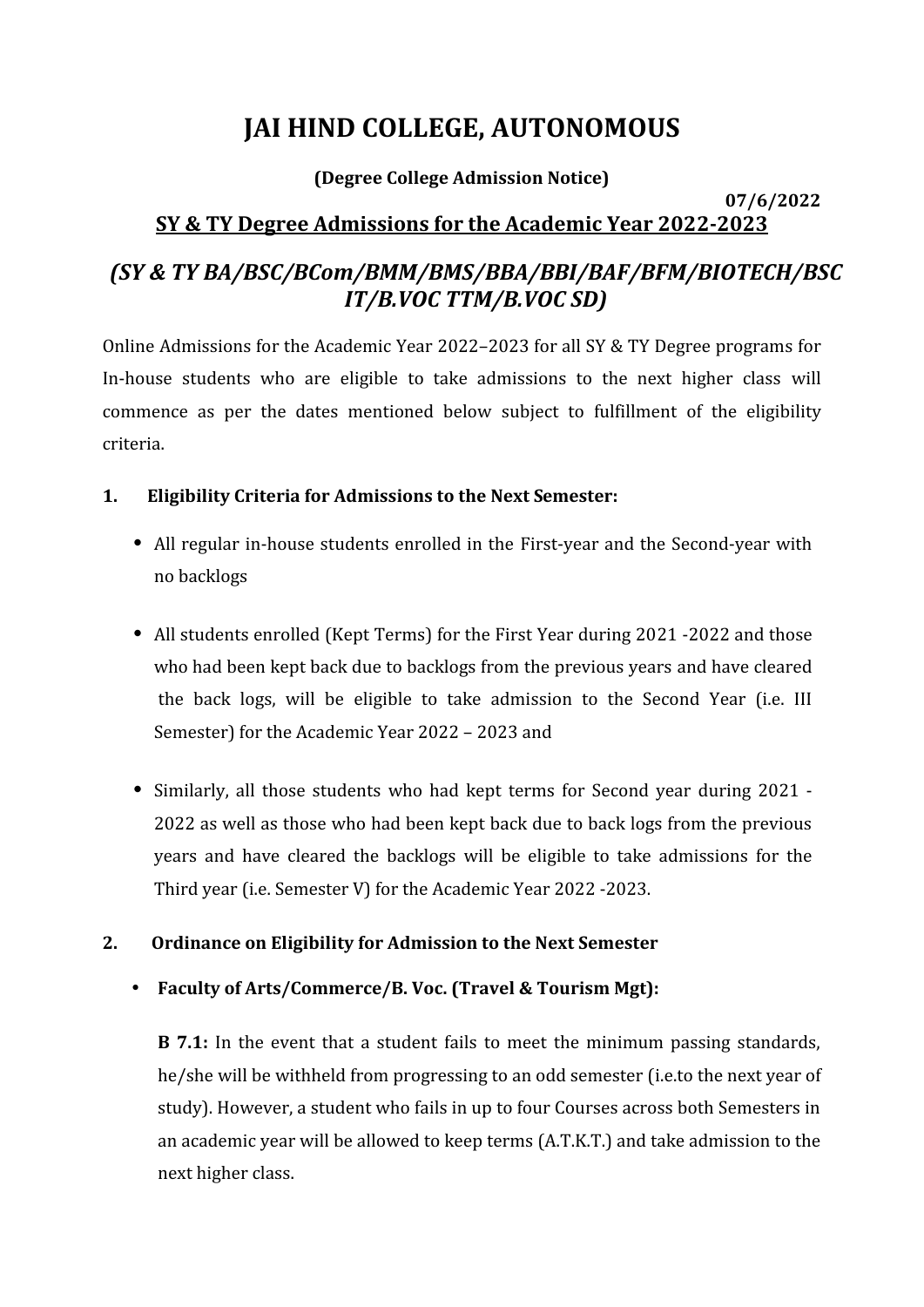#### **Faculty of Science/B. Voc. (Software Development):**

**B 7.2** A student who fails in up to six Courses across both Semesters in an academic year will be allowed to keep terms (A.T.K.T.) and appear for the supplementary examination(s) SE in the subsequent Semester.

**B7.3** A student shall not be allowed to keep term for Semester V if he/she has not cleared any Course of Semester 1 and Semester 2.

#### **3. Pending Cases of Eligibility at the University:**

• Students who were admitted to any of the First year of Degree Programs from Other Boards (Other than Maharashtra State HSC Board) during 2020-21 or 2021- 22 and whose cases are pending for University Eligibility due to Non- submission of XII Mark sheet verification report or Passing Certificate or T.C. or Migration Certificate will have to first report to the College office and submit the necessary pending documents as already intimated to you. Only on submission of the required documents for University Eligibility, your admission to the next higher class will be processed.

#### **4. Online Admission Process:**

- The admission process would be totally online and the admission forms are available on the College website. The students must follow the instructions carefully and submit a duly completed form according to the timeline/schedule announced here under.
- Students should give their choice of courses where ever applicable clearly. These courses will be allotted to the students based on merit and availability of seats. Students having backlog/ KT in any course(s) of the previous semester(s) must provide the details in the form.
- For the security of your admission & payment of fees, it is advised not **to share** your personalized Log in ID and Password with anyone.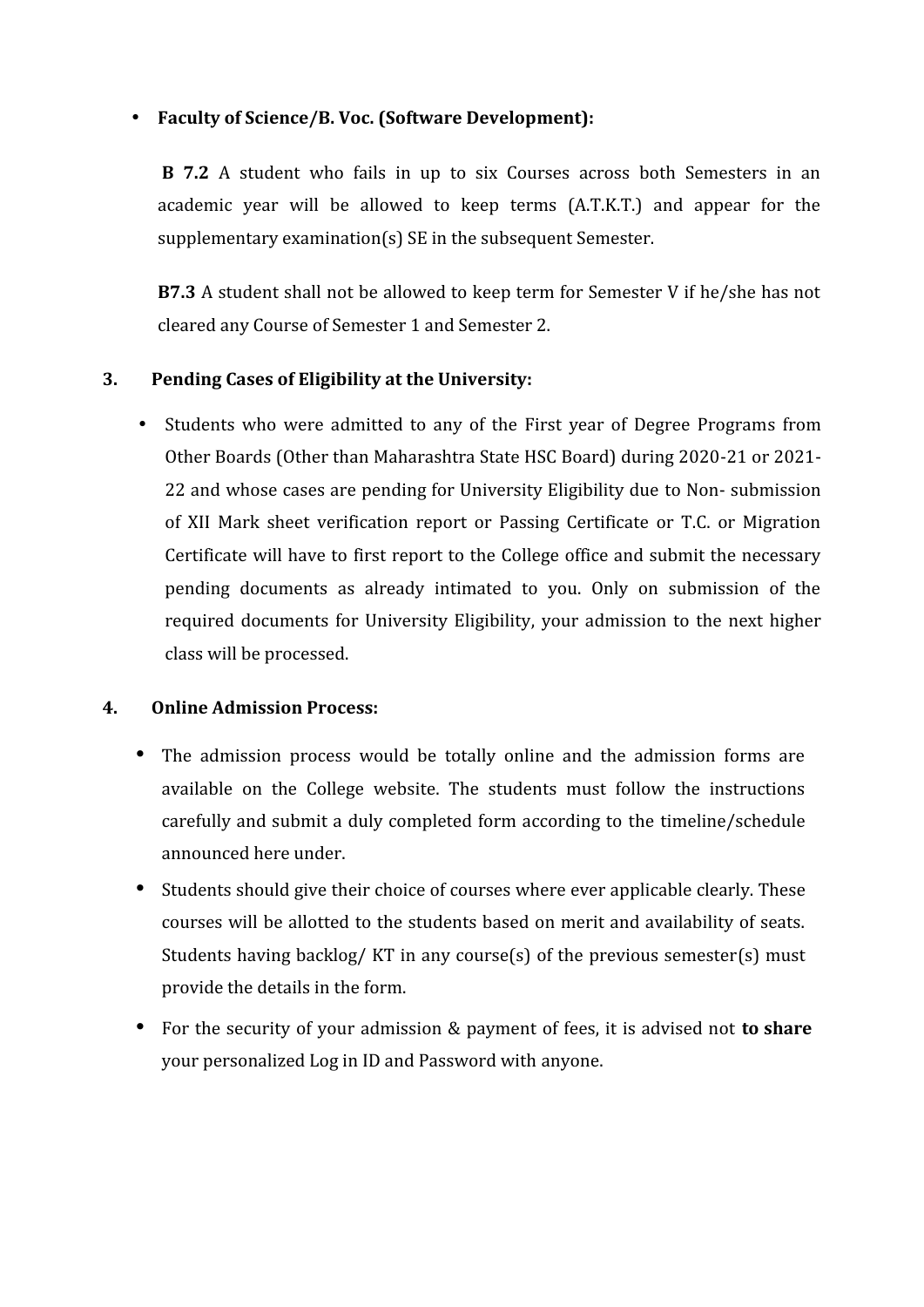**5. Schedule for the Admission Process:**

| <b>Filling Up of Admission Forms</b> |              |                                  |
|--------------------------------------|--------------|----------------------------------|
| Online through the College           | <b>Allen</b> | $TY: 13.06.2022$ to $14.06.2022$ |
| <b>Portal</b>                        |              | $SY: 14.06.2022$ to 15.06.2022   |
| <b>Payment of Fees Online</b>        |              | TY: 16.06.2022 to 17.06.2022     |
|                                      |              | SY: 17.06.2022 to 18.06.2022     |

*No admission shall be considered complete until the fees are paid through the payment gateway that would open on your screen.*

#### *6. Step by Step guide to complete your admissions for SY/TY Programs:*

**Step 1:** Go to Jai Hind College website - http://jaihindcollege.com- and go to the Admissions 2022-2023 Link on the Homepage and click on the Links :*SY/TY Degree Admission online Form*

**Step 2:** Register/Login with a valid email id and submit your online application form by making a successful payment of form fees

- Rs 250/- for Aided programs (B.A./ B.Sc / B.Com)
- Rs. 500/- for Unaided programs / Self Financing Programs (BMS/ BBA/ BA(Ad.J.), BBI/ BAF/ BFM/ BSc-IT/ BSc- Biotech/ B.Voc – TTM/ B.Voc- SD). You shall get an application number here.

**Step 3:** The admissions cell will go through your submitted form and after successful verification shall enable the online payment option for you to pay the requisite college fees. The revised amount payable for each program is displayed on the college website. You will get an alert (via mail / sms) informing the activation of college fee payment option.

**Step 4:** Once you get the alert, you will now have to login to your admissions account with the same email id and password with which you submitted your online application form.

**Step 5:** After logging in, go to the 'College Fee' section in which you will see the total fee amount that needs to be paid online. You are required to pay the same within a stipulated time frame (*i.e., 16.06.2022 to 18.06.2022*) till 5.00 p.m.

**Step 6:** Click 'Pay Now' and proceed towards payment of college fees. Upon successful payment, you will be able to print the acknowledgment/invoice. Students can make